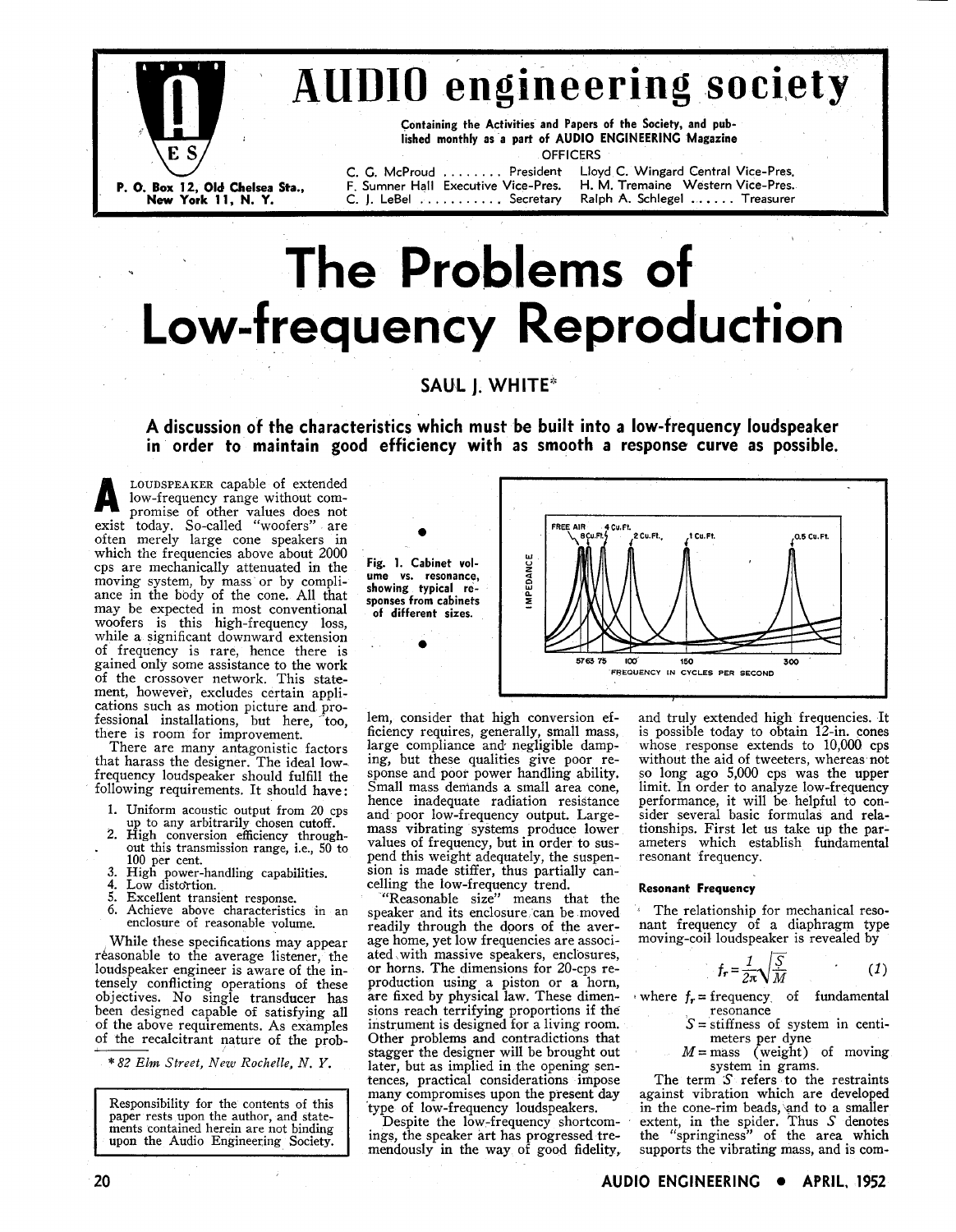monly called the stiffness of the moving system. **A** large value of stiffness means that there is a large mechanical restraint direction, and a release of a correspondingly large amount of stored energy in the opposite direction. Thus an increase in stiffness, which gives certain desirable qualities to a speaker, raises the fundamental resonant frequency-usually undesirable in a woofer.

Equation *(1)* shows that because of the square root relationship a rather large change in stiffness or mass is necessary to provide a substantial change in resonant frequency.

#### **Cabinet Volume**

If the speaker is enclosed in a simple non-vented cabinet, the total stiffness becomes the sum of the cone-rim stiff- ness and the cabinet stiffness, since the imprisoned air acts as an air spring and imparts additional mechanical impedance to the vibratory action.

Increasing the cabinet volume reduces the degree of this air stiffness, tending to lower the resonant frequency. But this effect grows progressively smaller<br>because the stiffness of the cone rim rebecause the stiffness of the cone rim re- mains large and is unaffected by cabinet volume. This explains why, beyond a certain cabinet volume, there is insignificant increase in bass. See *Fig..,* 1. There can be no lower fundamental res-<br>onance than the free air resonance. The<br>writer knows a number of experimenters who removed a speaker from a 4- or 5-cubic foot cabinet and built it into a wall, with disappointing results. The reason for this disappointment is the relatively high stiffness which is which there is no control. The cabinet stiffness can be relieved by increasing its volume. However, once all the stiffness is removed, as for example by using a true infinite baffle, then only the cone stiffness remains. The low-frequency performance is poor below the resonant frequency.

#### **Force Acting an a Diaphragm**

*F* = *Bli (classica8)* **(2)**  or more practically

 $F = B \times ampere-turns.$ 

From the designer's standpoint,

 $F = B \times \frac{Volume \space of \space copper}{Volume \space of \space air \space gap} \times Amperes$ <br>
there  $F =$  force acting on voice coil<br>  $B =$  flux density in air gap<br>  $l =$  ength of conner wire in

where  $F =$  force acting on voice coil<br> $B =$  flux density in air gap

- $l =$  ength of copper wire in voice coil.
	- $i =$  current through voice coil.

The above formulas show the force acting on the voice coil in the presence of a given signal, but do not yet represent the acoustic output. In fact, they do not necessarily indicate the force that moves the cone because of coupling losses between the voice coil and the main area of the cone. Equation **(2)**  expresses a coupling factor between voice coil and gap **flux,** and is involved in the following equation for acoustic output :



 $(3)$ 

 $P = \frac{D^2 R_r E^2}{10^7 Z_m^2 Z_e^2}$  (3)<br>where  $P =$  average acoustic output power in watts

- $D =$  electromechanical coupling
- factor<br> $R_r$  = radiation resistance on cone  $R_r$  = radiation resistance on cone<br> $E = rms$  volts across voice coil

 $Z_m$  = mechanical impedance<br> $Z_e$  = electrical impedance.

The term *lo7* converts ergs per second into watts. The term  $D$  is similar to the force  $F$  in equation (2) and involves gap constants such as flux and amount of copper. The term  $R_r$ , or radiation resistance, requires some explanation.

#### **Radiation Resistance**

Direct-radiator speakers are inherently poor radiators at low frequencies because of the low radiation resistance which is presented by the atmosphere. Although a cone may have a large vibration, it does not follow that it transmits sound energy to the air. It can have an amplitude sufficient to rupture it,' yet the sound propagated is negligible.

This is the case when the diaphragm is small compared to the wave length of sound it is trying to propagate. For<br>instance, at 200 cps a 12-in. cone is an efficient radiator, but at 20 cps even a violent movement produces practically no 20-cps, fundamental acoustic energy. The listener hears the harmonics generated because of the large distortion present at this frequency. The fundamental frequency is unheard because there is insufficient diaphragm surface acting on the atmosphere.

The diaphragm acts in conjunction with air, which is its load. In order to deliver the necessary acoustic energy to the air it is necessary to employ a definite number of air particles to propagate the energy. This involves a definite reaction between diaphragm and atmosphere and fixes the minimum dimensions of the cone. If a diaphragm is too small for the frequency of its vibration, it has only slight resistance opposing it and it is not possible to impart all the energy of the diaphragm to the air. This is the condition of inadequate or low *radiation resistance.* 

The atmosphere is capable of absorbing a large amount of cone,energy if the cone is large relative to the wavelength, and efficient transfer of energy takes place. Thus more sound is produced with smaller cone excursions. This is the condition of *adequate or high radia*tion resistance. Therefore, loudness at low frequencies can be increased by forcing more air particles in contact with the diaphragm. This is accom-<br>plished by using a large diameter cone, in the case of direct radiators, and by using a slow flare and large mouth in the case of horn speakers.

Looked at in another light, the entire atmosphere is the load for the loud-<br>speaker. Where there is no load, there can be no absorption of energy. Incidentally, the listener's ears are a part of, and within this load.

If the acoustic output is to be independent of frequency, which is required<br>for uniform response, it is of course required that the various terms of the ex-<br>pression in equation (3) be independent<br>of frequency. Unfortunately,  $R_r$  and  $Z_m$ of frequency. Unfortunately,  $R_r$  and  $Z_m$  are both frequency dependent, and thus the requirement for linear output is difficult to attain at low frequencies. For frequencies *at* and *below* resonance,  $R_r$ , the radiation resistance is proportional to the square of the frequency. This term shrinks as frequency drops, hence efficiency falls off rapidly. This is seen from *Fig.* 2, which shows the peak-tofrom  $Fig. 2$ , which shows the peak-to-<br>peak excursion for 1 acoustic watt out-<br>put. The chart indicates that for a given cone diameter, a decrease of one octave increases the excursion by a factor of four.

The  $Z_m$  term for mechanical imped-*[Continued on page* 471